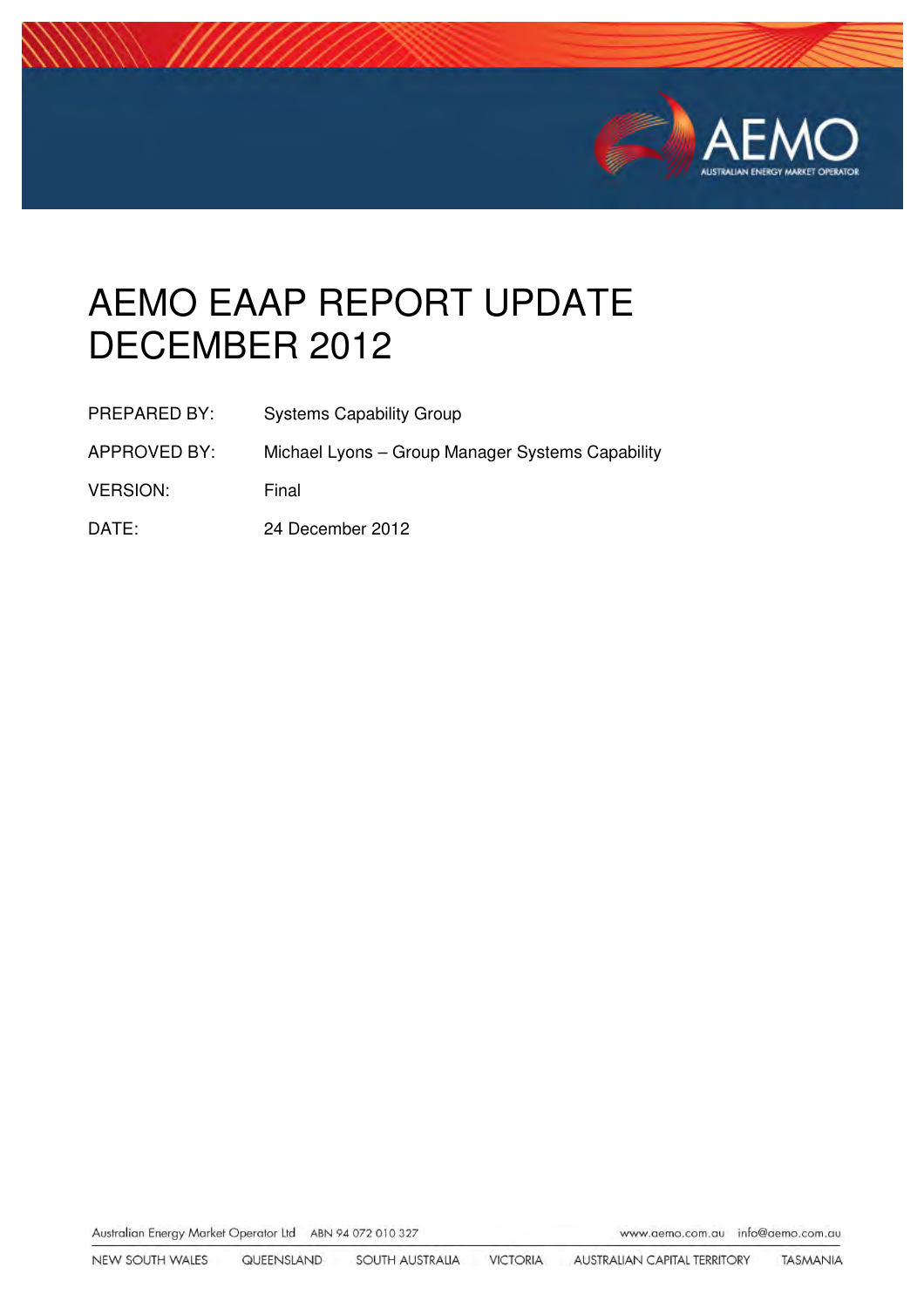

## **Disclaimer**

#### **Purpose**

This report has been prepared by the Australian Energy Market Operator Limited (AEMO) for the sole purpose of meeting obligations in accordance with clause 3.7C of the National Electricity Rules.

#### **No reliance or warranty**

This report contains data provided by third parties and might contain conclusions or forecasts and the like that rely on that data. This data might not be free from errors or omissions. While AEMO has used due care and skill, AEMO does not warrant or represent that the data, conclusions, forecasts or other information in this report are accurate, reliable, complete or current or that they are suitable for particular purposes. You should verify and check the accuracy, completeness, reliability and suitability of this report for any use to which you intend to put it, and seek independent expert advice before using it, or any information contained in it.

#### **Limitation of liability**

To the extent permitted by law, AEMO and its advisers, consultants and other contributors to this report (or their respective associated companies, businesses, partners, directors, officers or employees) shall not be liable for any errors, omissions, defects or misrepresentations in the information contained in this report, or for any loss or damage suffered by persons who use or rely on such information (including by reason of negligence, negligent misstatement or otherwise). If any law prohibits the exclusion of such liability, AEMO's liability is limited, at AEMO's option, to the re-supply of the information, provided that this limitation is permitted by law and is fair and reasonable.

© 2012 - Australian Energy Market Operator Ltd. All rights reserved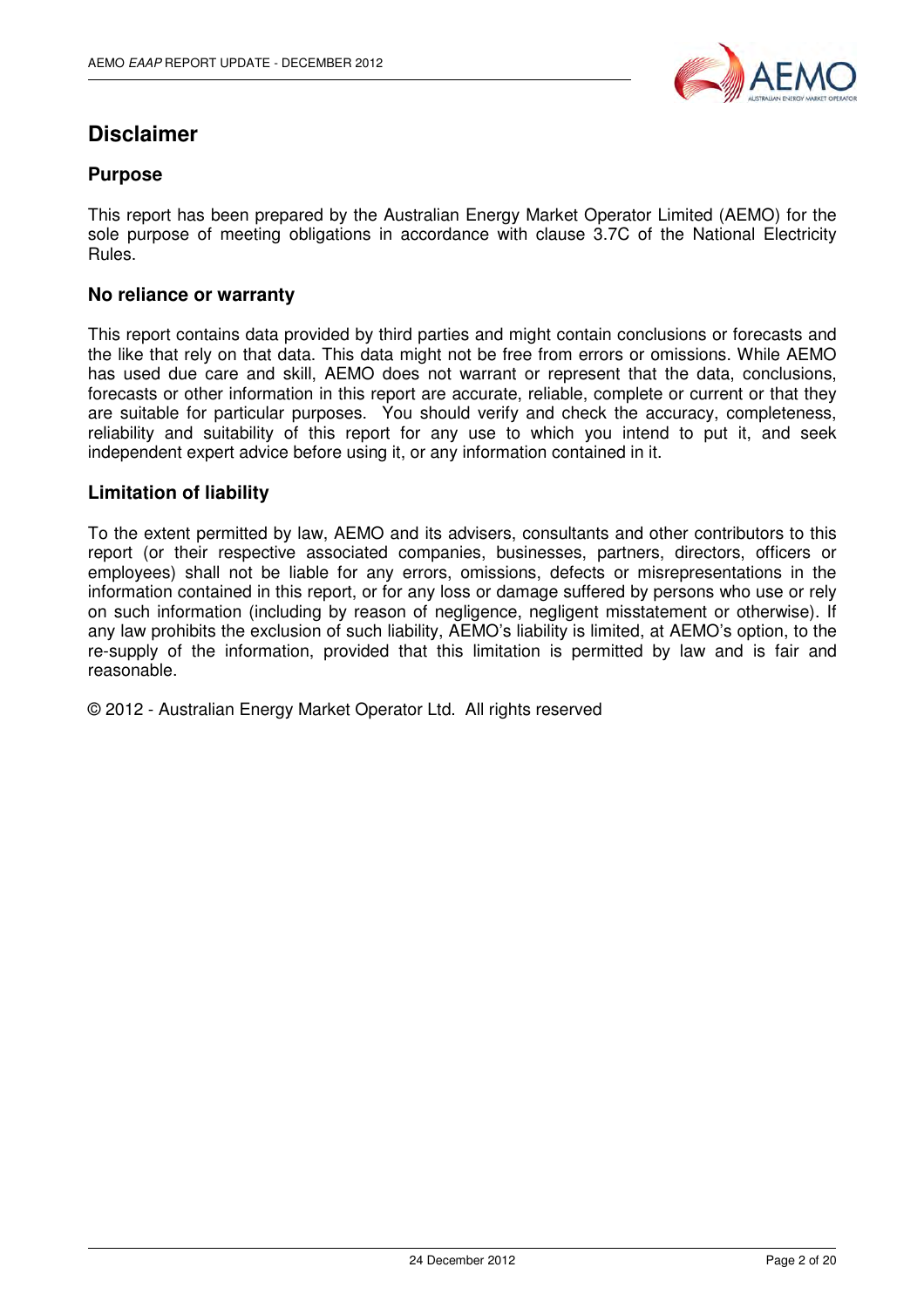

## **Contents**

| $\mathbf{1}$   |                                                                             |
|----------------|-----------------------------------------------------------------------------|
| 1.1            |                                                                             |
| 1.2            |                                                                             |
| 1.3            |                                                                             |
| 1.4            |                                                                             |
| $\overline{2}$ |                                                                             |
| 3              | NEW GENERATION AND GENERATION RETIREMENTS  9                                |
| 3.1            |                                                                             |
| 3.2            |                                                                             |
| $\overline{4}$ |                                                                             |
| 4.1            | Scenario 1: Low Rainfall - Forecast Unserved Energy (GWh)  11               |
| 4.2            | Scenario 2: Short Term Average Rainfall - Forecast Unserved Energy (GWh) 12 |
| 4.3            | Scenario 3: Long Term Average Rainfall - Forecast Unserved Energy (GWh) 13  |
| 4.4            | FORECAST MONTHLY ENERGY GENERATION ON NEM-WIDE BASIS  14                    |
| 4.5            |                                                                             |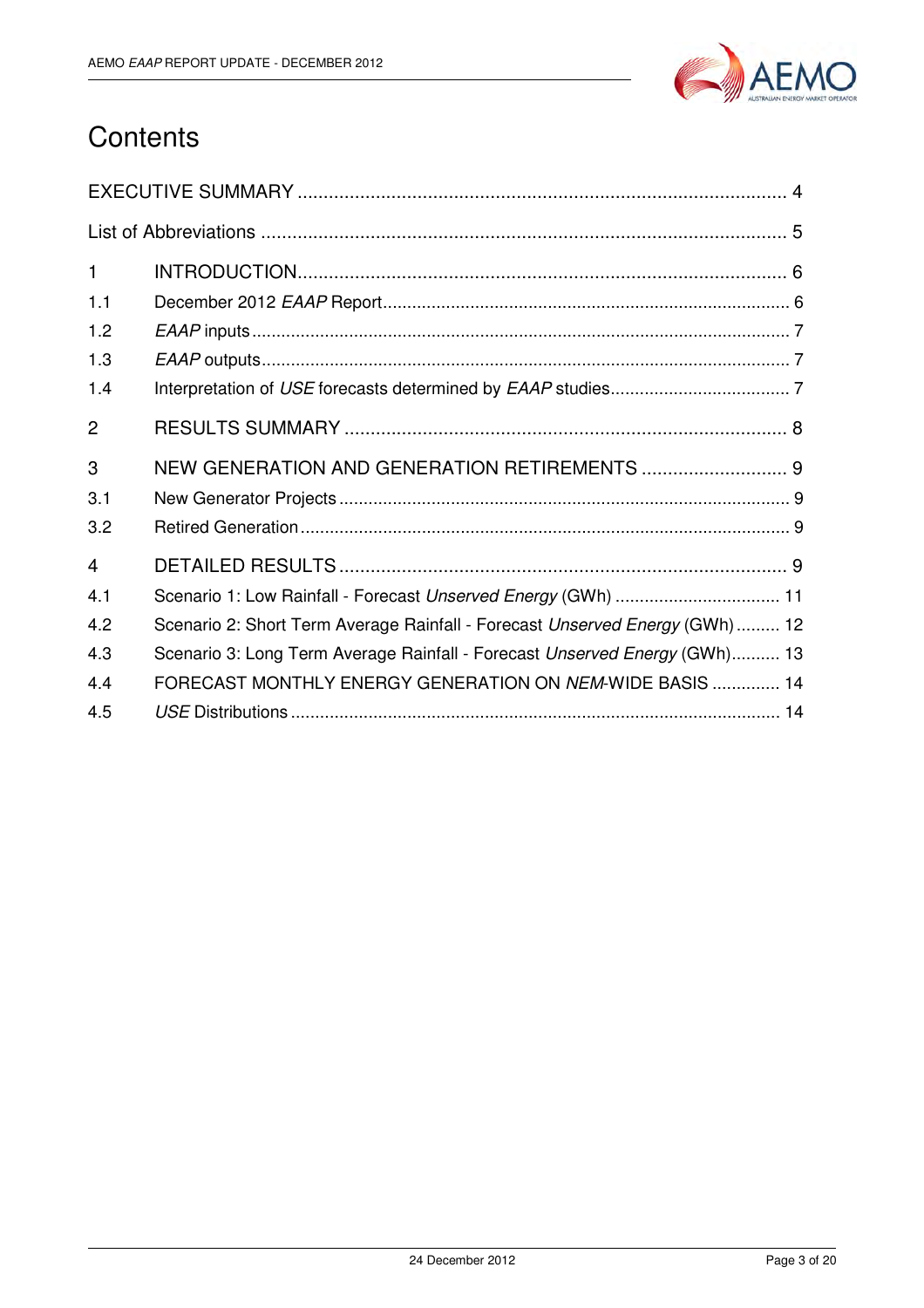

#### **EXECUTIVE SUMMARY**

The purpose of the Energy Adequacy Assessment Projection (EAAP) report for December 2012 is to provide an analysis of the potential effects of the water availability and the other energy constraints<sup>1</sup> on the electricity system, under a range of scenarios, over a 24 month period.

National Electricity Market (NEM) standards currently state that *Unserved Energy* per year for each region must not exceed 0.002% of the total energy consumed in that region for that year.

The NEM is required to operate with defined levels of reserve in order to meet the required standard of supply reliability.

Based on the results of December 2012 EAAP studies, AEMO has determined that the forecast Unserved Energy is below the Reliability Panel Standard of 0.002% for all regions for both years in the three scenarios covered in the December 2012 EAAP. This indicates that the availability of energy in these NEM regions meets the reliability standard for supply adequacy over the coming 24 month period.

More detailed results are presented in sections two and four.

The results of this study are largely based on the energy constraints provided by Scheduled Generators, as well as planned generation outages, power transfer capability of the NEM power system and a combination of demand forecasts that were provided by Jurisdictional Planning Bodies for the purposes of ESOO as well AEMO's own forecasts.

Information was provided on the level of energy constraints that each scheduled generating unit would be likely to experience under the three rainfall scenarios below (further discussed in section 1.1):

• Low rainfall

j

- Short term average rainfall
- Long term average rainfall

<sup>1</sup> Energy generation can be constrained due to limitations of fuel supply in addition to the availability of water supplies.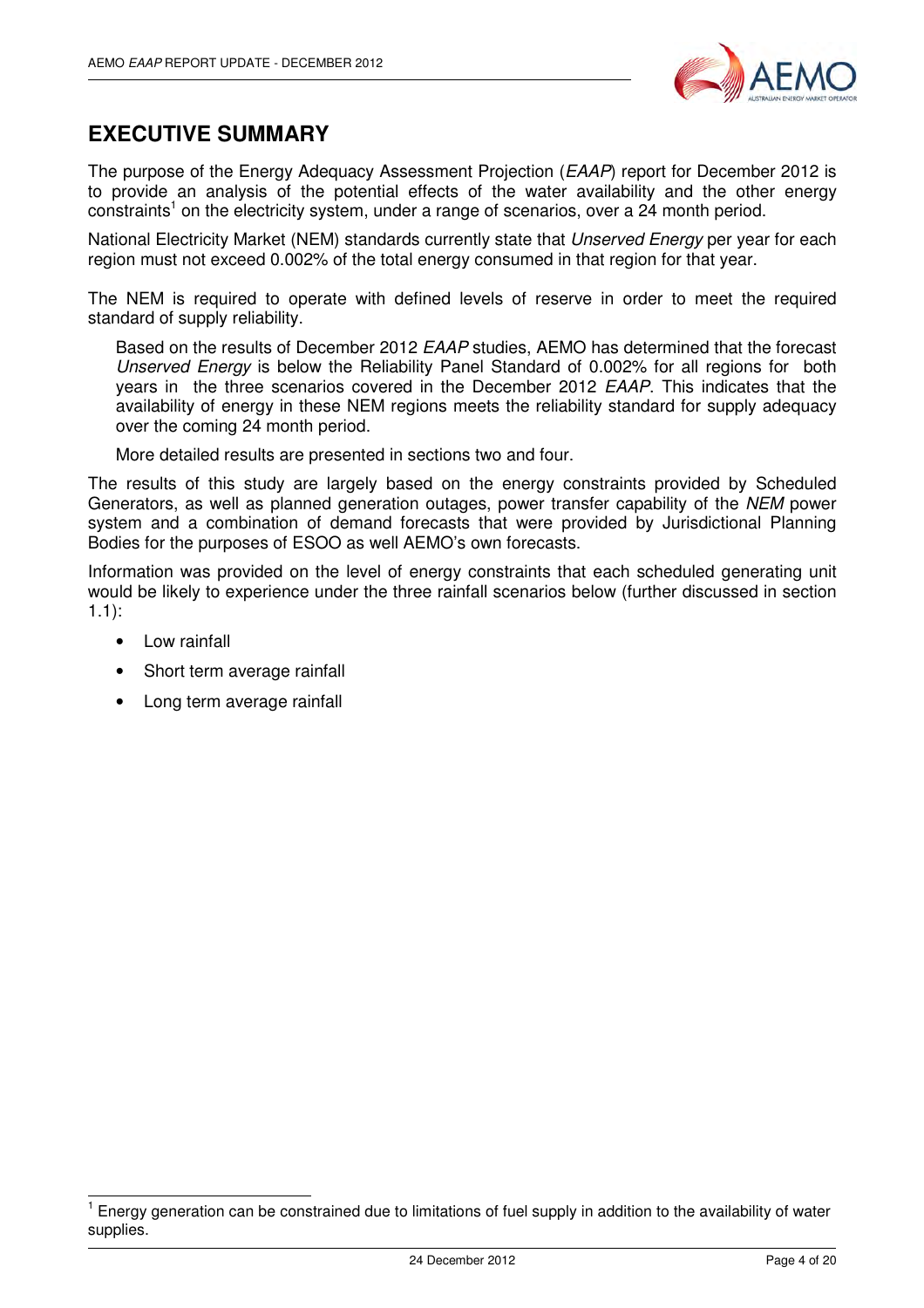

## **List of Abbreviations**

| Abbreviation   | Term                                                |
|----------------|-----------------------------------------------------|
| <b>AEMO</b>    | Australian Energy Market Operator                   |
| EAAP           | <b>Energy Adequacy Assessment Projection</b>        |
| <b>ESOO</b>    | <b>Electricity Statement of Opportunities</b>       |
| <b>GELF</b>    | <b>Generator Energy Limitation Framework</b>        |
| <b>MT PASA</b> | Medium Term Projected Assessment of System Adequacy |
| <b>NEM</b>     | <b>National Electricity Market</b>                  |
| <b>NTNDP</b>   | National Transmission Network Development Plan      |
| <b>POE</b>     | Probability of Exceedence                           |
| <b>USE</b>     | <b>Unserved Energy</b>                              |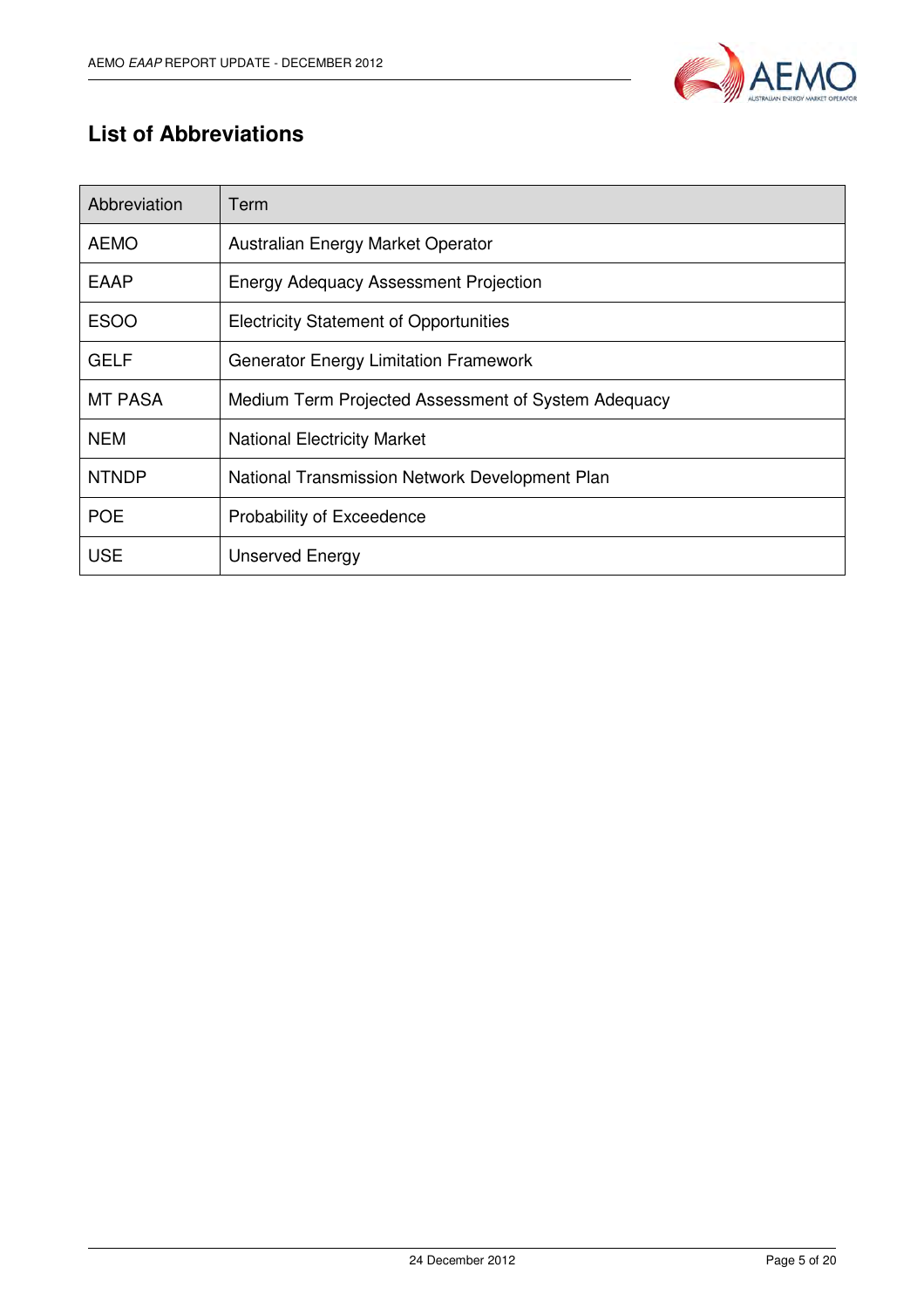

## **1 INTRODUCTION**

AEMO publishes the EAAP<sup>2</sup> on a quarterly basis to provide an analysis of the potential effects of the water availability and the other energy constraints on the electricity system, under a range of scenarios, over a 24 month period.

The National Electricity Rule 3.7C(n) requires AEMO to comply with EAAP guidelines<sup>3</sup> in preparing EAAP.

The  $EAAP<sup>4</sup>$  replaced the quarterly AEMO Drought Scenarios Investigation Report, with the final Drought Report having been published in December 2009. The first EAAP was published on 31 March 2010.

EAAP uses probabilistic modelling to determine the regional Unserved Energy (USE) at an hourly resolution during the 24 month study period.

The annual percentage of USE per region is the key indicator of energy adequacy in the NEM.

#### **1.1 December 2012 EAAP Report**

The study period<sup>5</sup> for this EAAP report is from 1 January 2013 to 31 December 2014.

The closing date for submitting Variable Generator Energy Limitation Framework (GELF) Parameters<sup>6</sup> by Scheduled Generators was 7 November 2012.

For the purpose of this report 'Year 1' is defined as 1 January 2013 to 31 December 2013, and 'Year 2' is defined as 1 January 2014 to 31 December 2014.

This EAAP report is based on the following three Rainfall Scenarios:

**Scenario 1:** Low rainfall – based on rainfall between 1 July 2006 and 30 June 2007 for all Regions except New South Wales. For New South Wales the low rainfall scenario is based on the rainfall experienced between 1 June 2006 and 31 May 2007<sup>7</sup>.

**Scenario 2:** Short term average rainfall – based on the average rainfall recorded over the past 10 years.

**Scenario 3:** Long term average rainfall – based on the average rainfall recorded over the past 50 years, or the longest period for which rainfall data is available should this be less than 50 years.

http://www.aemo.com.au/Electricity/Resources/Reports-and-Documents/EAAP/Copy-of-Development-of-Energy-Adequacy-Assessment-Projection-EAAP-Guidelines-Consultation

 $4$  Previous AEMO *EAAP* are available at the following location on *AEMO* website: http://www.aemo.com.au/Electricity/Market-Operations/LINKS-FOR-ARCHIVEEnergy-Adequacy-Assessment-Projection

<sup>5</sup> A study period refers to a specified time period for which the Energy Adequacy Assessment Projections are conducted.

 $^6$  Generator Energy Limitation Framework (GELF) – Glossary of the Electricity Market Rules defines the GELF as "A description of the energy constraints that affect the ability of scheduled generating unit to generate electricity prepared in accordance with the EAAP guidelines."

 $<sup>7</sup>$  Had this change not been made for New South Wales, the low rainfall scenario would have had more</sup> rainfall than the short term average rainfall scenario in the catchment areas.

 2 Energy Adequacy Assessment Projection (EAAP) – Glossary of the Electricity Market Rules defines the EAAP as 'A projection of AEMO's assessment of energy availability that accounts for energy constraints for each month over a 24 month period, which is prepared and published in accordance with rule 3.7C and is measured as Unserved Energy for each region.'

 $^3$  The *EAAP guidelines* have been determined following Electricity Rule Consultation Procedures and can be accessed using the following web link: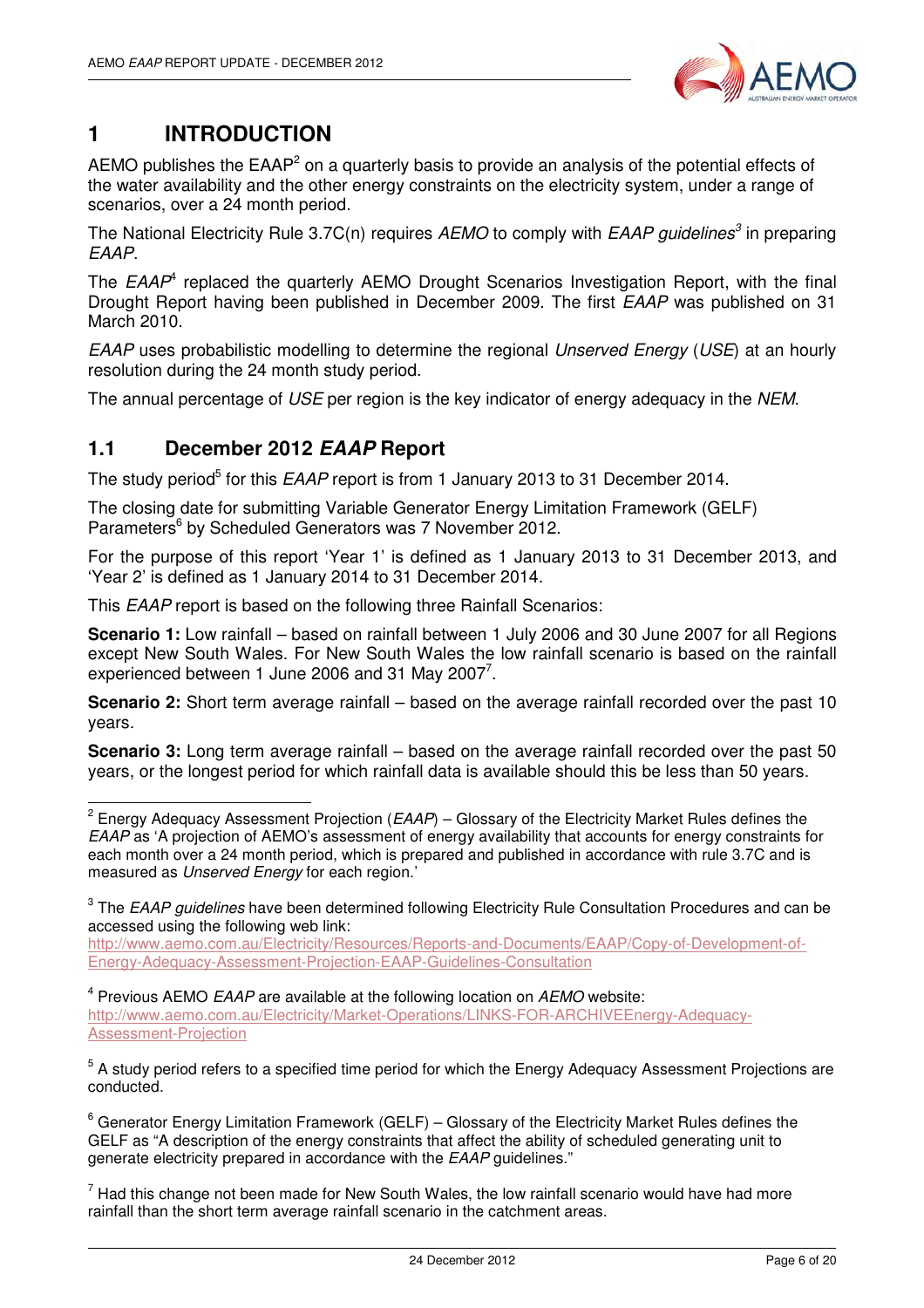

#### **1.2 EAAP inputs**

Scheduled Generators provided their generation constraints under various rainfall scenarios for the December 2012 EAAP.

The demand profiles used in December 2012 EAAP are consistent with the energy and demand projections published in the 2012 National Electricity Forecasting Report (NEFR). Suitable adjustments have been made to the demand profiles used in EAAP to take into account the generation contributions from the existing and committed future non-scheduled generation.

EAAP models the availability of the existing and committed future scheduled and semi-scheduled generation as well as the anticipated increases to capacities of existing scheduled and semischeduled generation used in MT PASA process as a key input.

Refer to *EAAP* Guidelines<sup>8</sup> for information on the other *EAAP* inputs.

#### **1.3 EAAP outputs**

The EAAP quidelines require AEMO to publish the following EAAP reports:

- 1. EAAP Public Report This report will include the following items for each of the Scenarios on regional basis:
	- Monthly USE for the study period in GWh
	- USE for the first 12 months and for the second 12 months in the study period in GWh
	- Monthly energy generation for the study period in GWh on a NEM-wide basis
- 2. Participant EAAP reports<sup>9</sup> for each Generator who owns scheduled generating units or hydro power schemes that have been included in each of the Scenarios:
	- Monthly energy generation reductions in GWh for the scheduled generating unit or hydro power scheme for the study period
	- Monthly capacity reductions in MW for the scheduled generating unit or hydro power scheme for the study period
	- Monthly generation contribution in GWh from the scheduled generating unit or hydro power scheme for the study period
	- Monthly generation contribution in GWh for the first 12 months and for the second 12 months in the study period.

This AEMO EAAP Report Update December 2012 covers the requirement to publish the EAAP Public Report (i.e. first report stated above).

#### **1.4 Interpretation of USE forecasts determined by EAAP studies**

The electricity supply estimates in this *EAAP* Report are based on the variable GELF parameters submitted by NEM Scheduled Generators as required by the EAAP guidelines, during October and November 2012, so the results should be regarded as reflecting an input 'snapshot' taken at that time.

ersen.<br>8 EAAP Guidelines are available at: http://www.aemo.com.au/electricityops/408-0006.pdf

<sup>&</sup>lt;sup>9</sup> Participants are required to subscribe to the "EAAP\_Results" file if they wish to receive the participant EAAP reports. Participant file subscriptions are managed in the MMS Web Portal via the Data Subscriptions option available from the Data Interchange menu.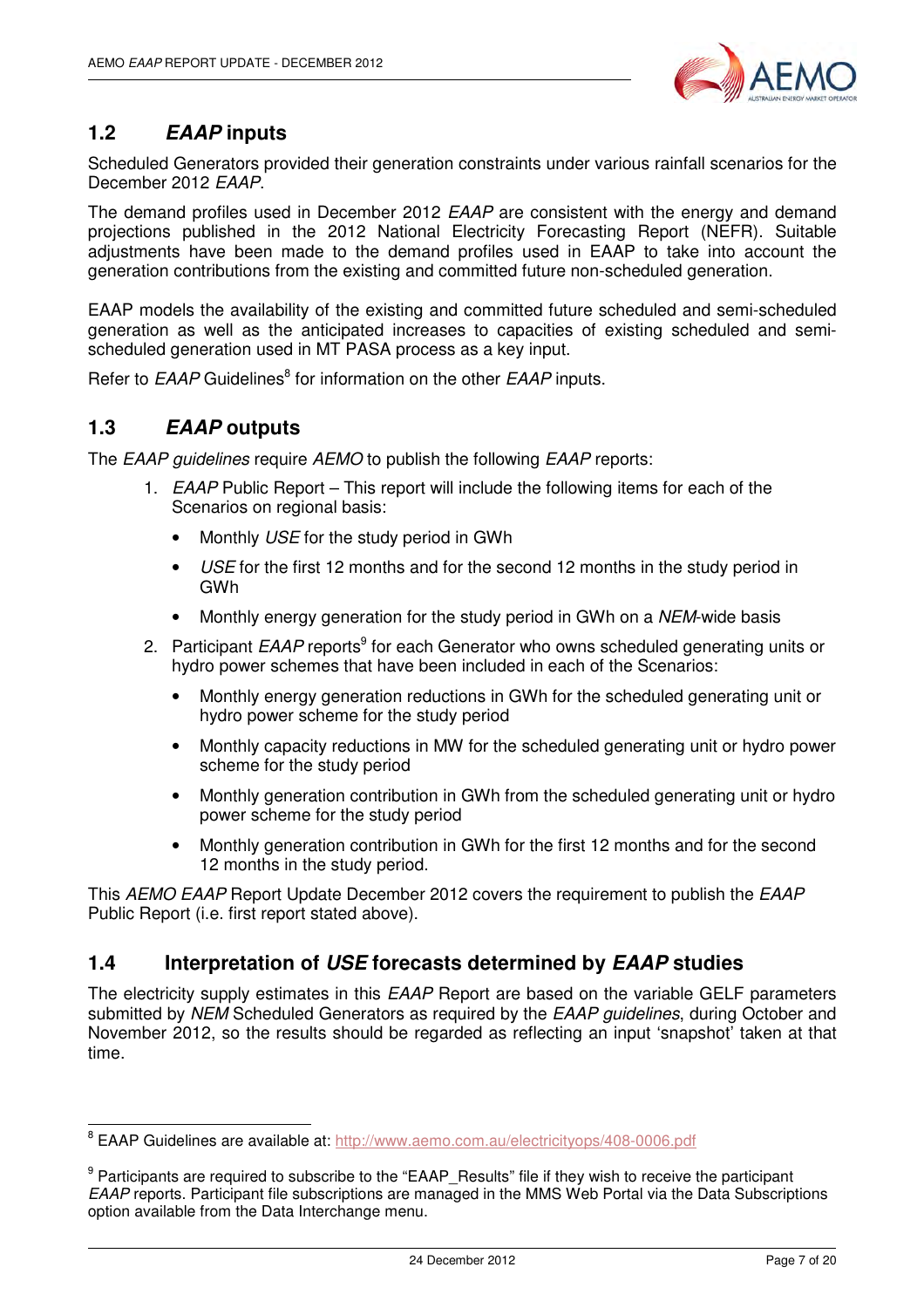

The water-related energy limitations submitted by Scheduled Generators are based on the known share of water available for generation at the time, as advised by jurisdictions and water authorities.

#### **2 RESULTS SUMMARY**

The following tables summarise the annual Unserved Energy (USE) figures for each region, and provide comparisons between the EAAP published in September 2012 and the December 2012.

Based on the results of December 2012 EAAP studies, AEMO has determined that the forecast Unserved Energy is below the Reliability Panel Standard of 0.002% for all regions for both years in the three scenarios covered in the December EAAP study. This indicates that the availability of energy in these NEM regions meets the reliability standard for supply adequacy in both years.

| Low rainfall |                          | <b>NSW</b> | <b>QLD</b> | <b>SA</b> | <b>TAS</b> | <b>VIC</b> |
|--------------|--------------------------|------------|------------|-----------|------------|------------|
| Year 1       | September 2012<br>Update | 0.0000%    | $0.0000\%$ | 0.0000%   | 0.0000%    | 0.0000%    |
|              | December 2012<br>Update  | 0.0000%    | $0.0000\%$ | 0.0000%   | 0.0000%    | 0.0000%    |
| Year 2       | September 2012<br>Update | 0.0000%    | $0.0000\%$ | 0.0001%   | 0.0000%    | 0.0001%    |
|              | December 2012<br>Update  | $0.0000\%$ | $0.0000\%$ | 0.0001%   | $0.0000\%$ | 0.0003%    |

TABLE 1: UNSERVED ENERGY FOR SCENARIO 1 - LOW RAINFALL

| Short term average rainfall |                          | <b>NSW</b> | <b>QLD</b> | <b>SA</b> | <b>TAS</b> | <b>VIC</b> |
|-----------------------------|--------------------------|------------|------------|-----------|------------|------------|
| Year 1                      | September 2012<br>Update | 0.0000%    | $0.0000\%$ | 0.0000%   | $0.0000\%$ | 0.0000%    |
|                             | December 2012<br>Update  | 0.0000%    | $0.0000\%$ | 0.0000%   | $0.0000\%$ | 0.0000%    |
| Year <sub>2</sub>           | September 2012<br>Update | 0.0000%    | $0.0000\%$ | 0.0000%   | $0.0000\%$ | 0.0000%    |
|                             | December 2012<br>Update  | 0.0000%    | $0.0000\%$ | 0.0001%   | $0.0000\%$ | $0.0001\%$ |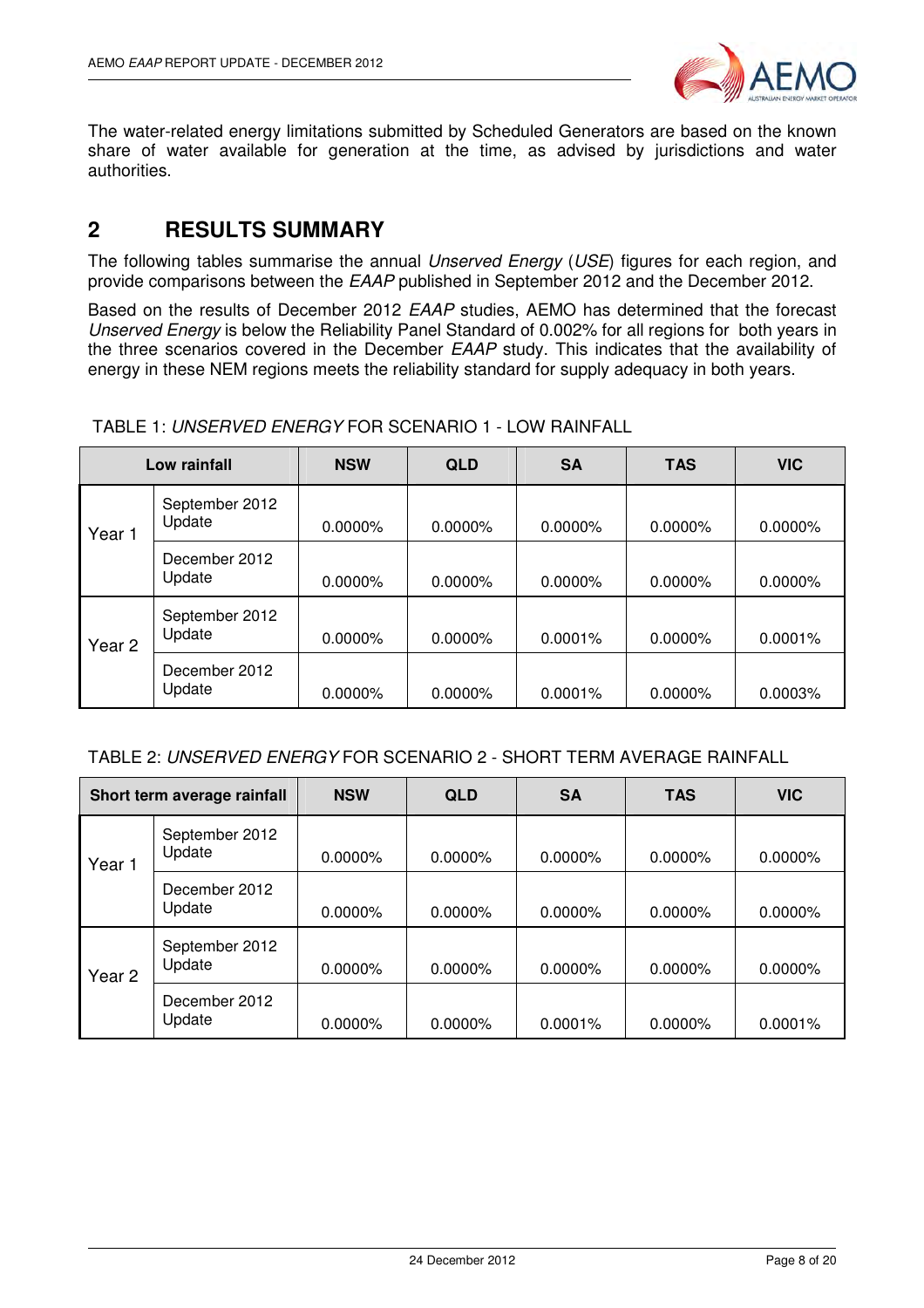

TABLE 3: UNSERVED ENERGY FOR SCENARIO 3 - LONG TERM AVERAGE RAINFALL

| Long term average rainfall |                          | <b>NSW</b> | <b>QLD</b> | <b>SA</b>  | <b>TAS</b> | <b>VIC</b> |
|----------------------------|--------------------------|------------|------------|------------|------------|------------|
| Year 1                     | September 2012<br>Update | $0.0000\%$ | $0.0000\%$ | $0.0000\%$ | $0.0000\%$ | $0.0000\%$ |
|                            | December 2012<br>Update  | 0.0000%    | $0.0000\%$ | $0.0000\%$ | 0.0000%    | 0.0000%    |
| Year 2                     | September 2012<br>Update | $0.0000\%$ | 0.0000%    | $0.0001\%$ | $0.0000\%$ | $0.0000\%$ |
|                            | December 2012<br>Update  | $0.0000\%$ | $0.0000\%$ | 0.0001%    | $0.0000\%$ | 0.0001%    |

### **3 NEW GENERATION AND GENERATION RETIREMENTS**

#### **3.1 New Generator Projects**

Based on the information published on the Generation Information Page<sup>10</sup>, as well as on the subsequent updates received, the following committed significant scheduled and semi-scheduled generating units have been included in the model:

TABLE 4: NEW GENERATORS

| <b>Station</b>      | <b>State</b> | <b>Capacity</b> | When           |
|---------------------|--------------|-----------------|----------------|
| Macarthur wind farm | VIC          | 420 MW          | Summer 2012/13 |
| Musselroe wind farm | TAS          | 168 MW          | Winter 2013    |

#### **3.2 Retired Generation**

#### TABLE 5: RETIRED GENERATORS

| <b>Station</b>                           | <b>State</b> | <b>Capacity</b> | When          |
|------------------------------------------|--------------|-----------------|---------------|
| Swanbank B power station <sup>11</sup>   | QLD          | 420 MW          | May 2012      |
| Collinsville power station <sup>12</sup> | QLD          | 192 MW          | December 2012 |

Munmorah No.3 and 4 units in New South Wales were assumed to be out of service with a recall time longer than 24 hours.

#### **4 DETAILED RESULTS**

The EAAP simulation studies provide forecasts of customer load that might not be able to be met during the study period. As the studies are probabilistic in nature, 400 simulation studies were performed for each rainfall scenario using both 10% Probability of Exceedence (POE) and 50% POE demand forecasts.

http://www.aemo.com.au/Electricity/Planning/Related-Information/Generation-Information This webpage was last updated on 31 July 2012.

 $\overline{\phantom{a}}$  $10$  The Generation Information Page is available on  $AEMO$  website at:

<sup>&</sup>lt;sup>11</sup> The last remaining Swanbank generating unit (B3) was retired in May 2012.

<sup>&</sup>lt;sup>12</sup> Collinsville Power Station Units 1–5 de-registration became effective at 00:00 hours on 30 November 2012. Refer to AEMO Communication 1243.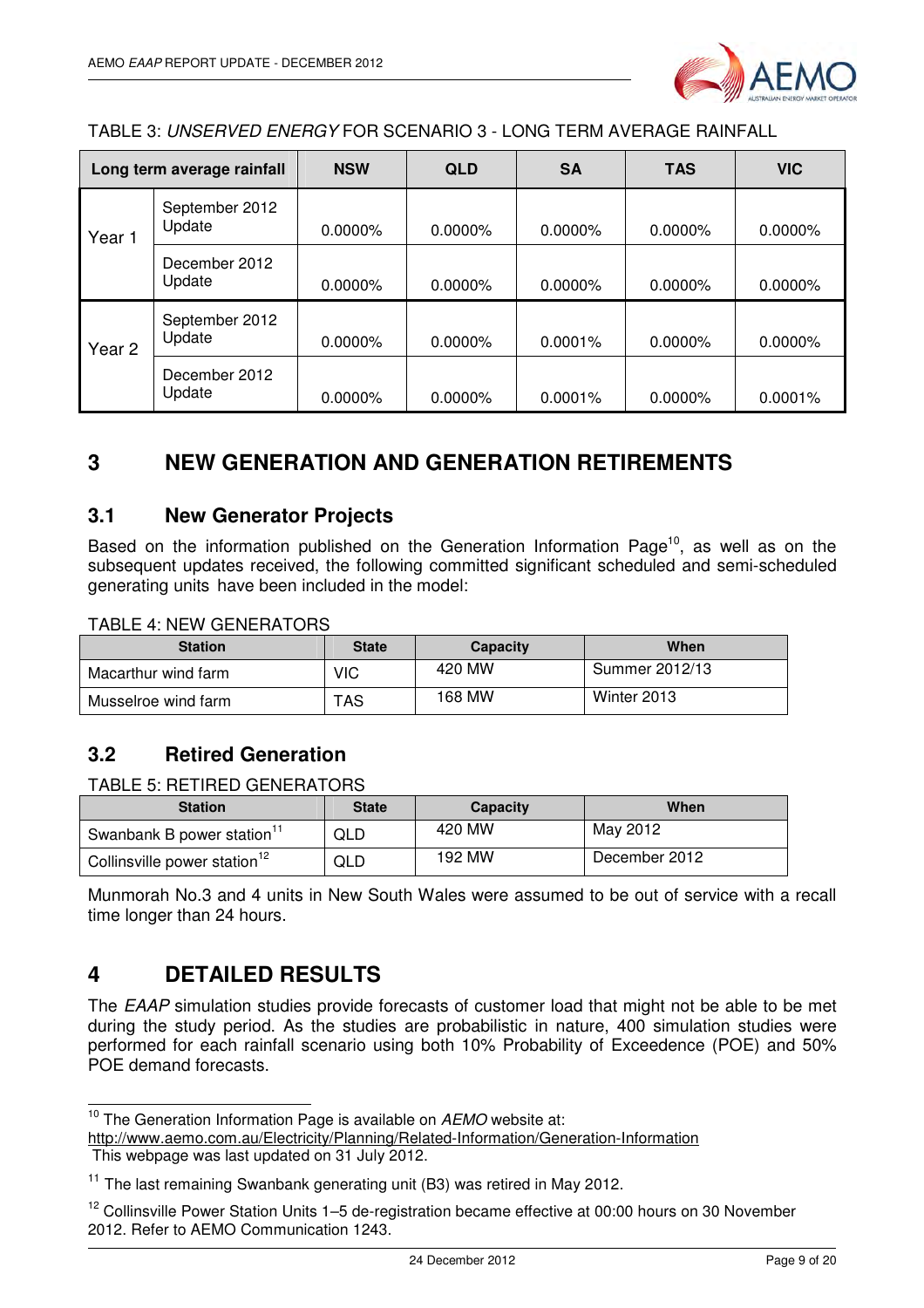

The results of all of these simulation studies have been 'averaged' as explained in the section 5.2 of the EAAP guidelines<sup>13</sup>, by giving a higher weighting to the more expected 50% POE results, whilst still capturing the influence of the more pessimistic 10% POE results:

Weighted result =  $0.696 \times 50\%$  POE result +  $0.304 \times 10\%$  POE result.

The figures in the following tables represent the average monthly regional energy demand that was not able to be met in gigawatt hours (GWh).

The forecast Unserved Energy figures presented in the following tables should not be interpreted as certainty of blackouts, but rather as an estimate of what could occur as it is not possible to be certain about future customer demand or generator failures with the EAAP modelling conducted.

If customer demand is moderate to low, or generator failures do not occur at critical times, then the Unserved Energy estimates contained in this update are unlikely to eventuate.

Shaded cells indicate where USE exceeds the Reliability Panel Standard of 0.002% in a region.

 $\overline{\phantom{a}}$ 

 $13$  The EAAP guidelines are available at the following location on AEMO website: http://www.aemo.com.au/electricityops/408-0006.pdf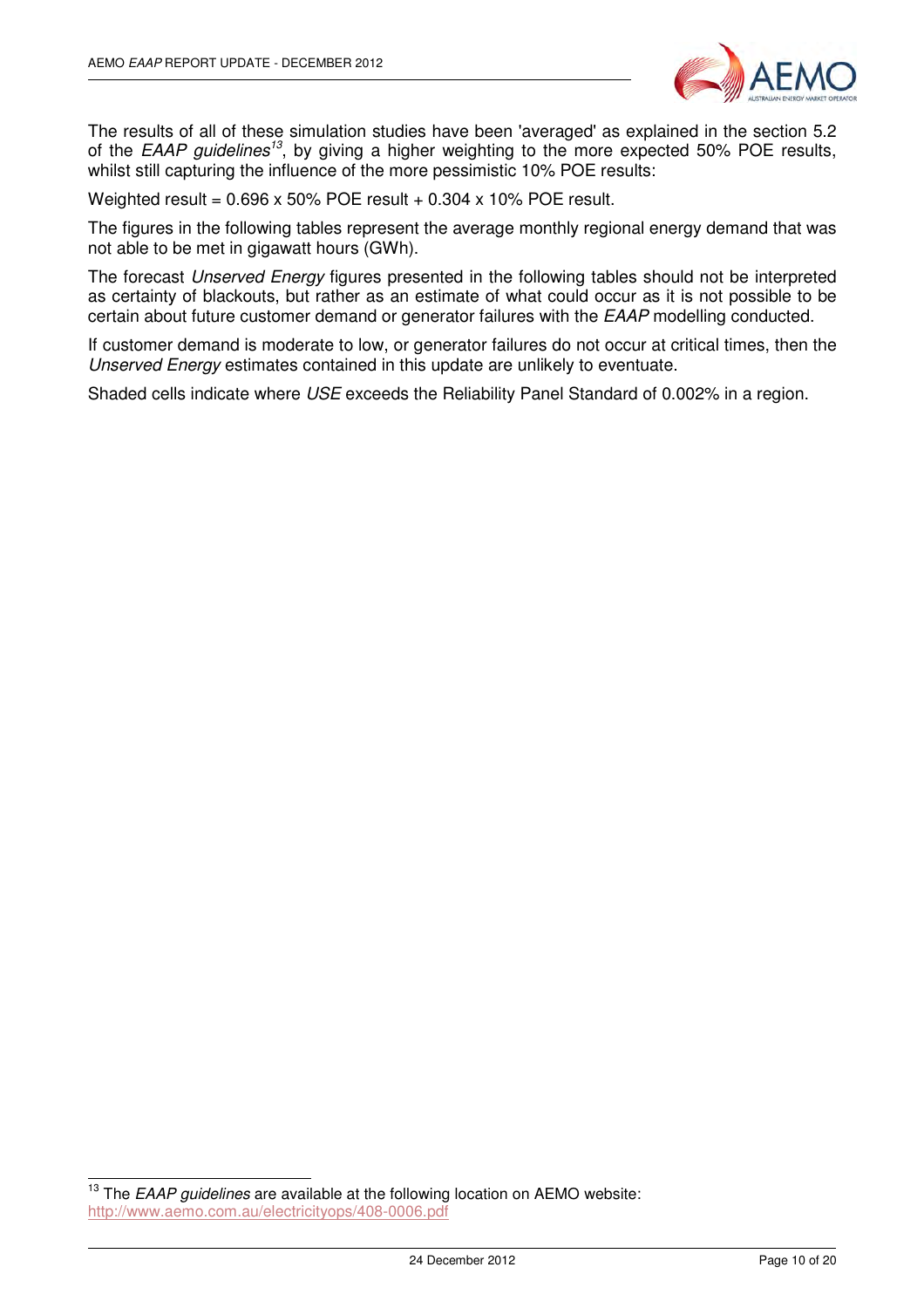

## **4.1 Scenario 1: Low Rainfall - Forecast Unserved Energy (GWh)**

TABLE 5: FORECAST USE IN SCENARIO 1 – LOW RAINFALL

|                  | <b>NSW</b>                   | QLD                          | <b>SA</b>                | <b>TAS</b>               | <b>VIC</b>               |
|------------------|------------------------------|------------------------------|--------------------------|--------------------------|--------------------------|
| $Jan-13$         |                              | 0.0048                       | 0.0022                   |                          | 0.0062                   |
| Feb-13           |                              | 0.0032                       | 0.0002                   |                          | 0.0011                   |
| Mar-13           |                              | 0.0001                       | $\overline{a}$           |                          |                          |
| Apr-13           |                              |                              |                          |                          |                          |
| $May-13$         |                              |                              | $\overline{\phantom{0}}$ | -                        |                          |
| $Jun-13$         |                              |                              |                          |                          |                          |
| $Jul-13$         |                              | 0.0004                       | $\overline{a}$           |                          |                          |
| Aug-13           |                              | 0.0002                       |                          |                          |                          |
| Sep-13           |                              | 0.0026                       |                          |                          |                          |
| Oct-13           |                              | $\frac{1}{2}$                |                          |                          |                          |
| Nov-13           |                              | 0.0012                       |                          |                          |                          |
| Dec-13           |                              | 0.0001                       |                          |                          |                          |
| <b>Total GWh</b> |                              | 0.0125                       | 0.0024                   |                          | 0.0073                   |
| Region %         |                              |                              |                          |                          |                          |
| $Jan-14$         |                              | 0.0009                       | 0.0086                   |                          | 0.0252                   |
| Feb-14           |                              | 0.0009                       | 0.0027                   |                          | 0.0117                   |
| Mar-14           |                              |                              | $\overline{\phantom{a}}$ |                          | 0.1064                   |
| Apr-14           | $\overline{\phantom{0}}$     | $\qquad \qquad \blacksquare$ | $\overline{\phantom{a}}$ | $\overline{\phantom{0}}$ | $\overline{\phantom{0}}$ |
| May-14           | $\overline{a}$               | $\qquad \qquad \blacksquare$ | $\overline{\phantom{a}}$ |                          |                          |
| $Jun-14$         | $\overline{a}$               | $\overline{\phantom{a}}$     | 0.0001                   | $\overline{\phantom{0}}$ | $\overline{a}$           |
| $Jul-14$         |                              |                              |                          |                          |                          |
| Aug-14           |                              |                              |                          |                          |                          |
| Sep-14           |                              |                              |                          |                          |                          |
| Oct-14           |                              |                              |                          |                          |                          |
| <b>Nov-14</b>    |                              | 0.0015                       |                          |                          |                          |
| Dec-14           | $\qquad \qquad \blacksquare$ | 0.0104                       | $\qquad \qquad -$        | $\overline{\phantom{0}}$ | 0.0005                   |
| <b>Total GWh</b> | -                            | 0.0138                       | 0.0113                   | $\overline{\phantom{0}}$ | 0.1437                   |
| Region %         |                              |                              | 0.0001%                  |                          | 0.0003%                  |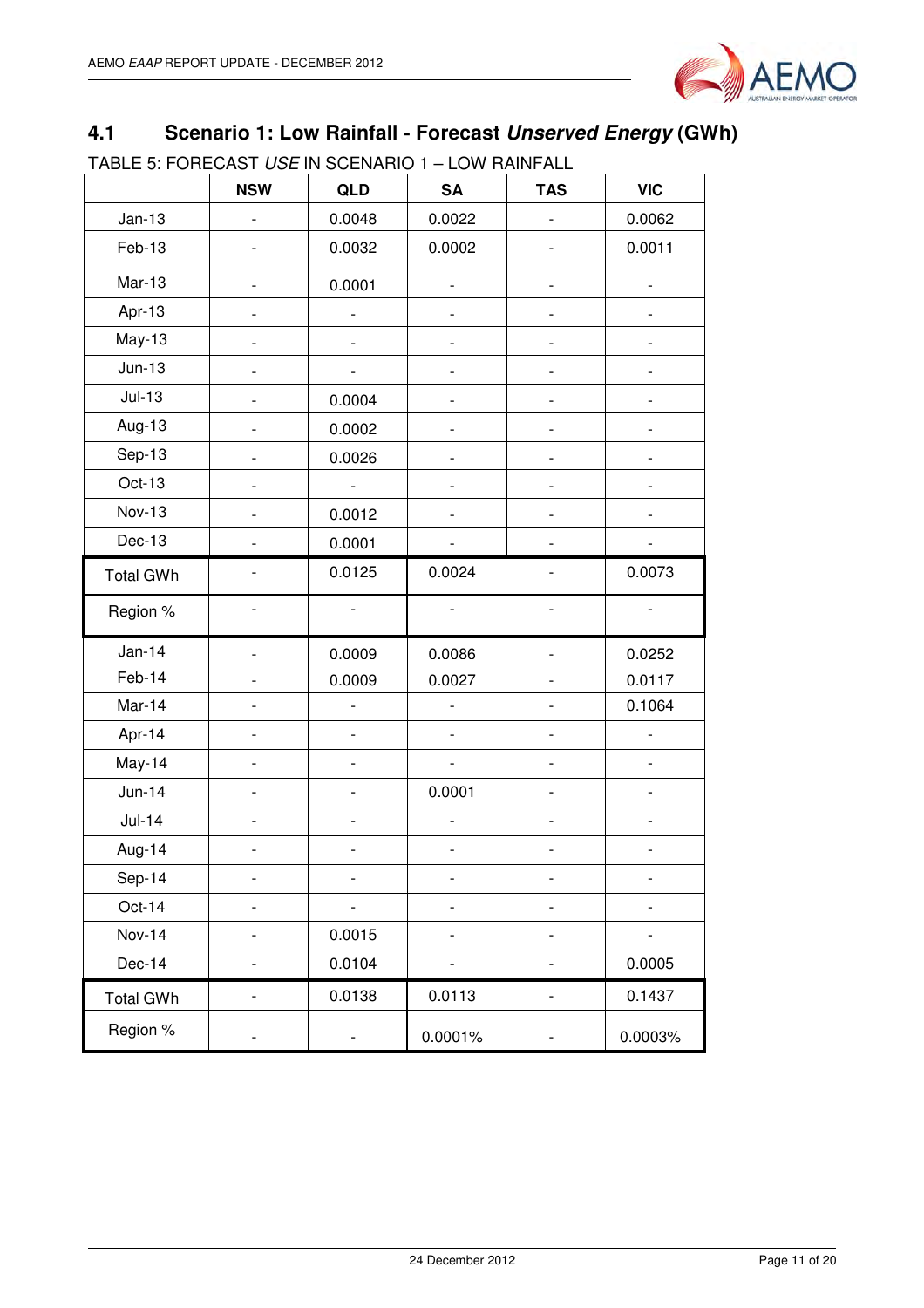

## **4.2 Scenario 2: Short Term Average Rainfall - Forecast Unserved Energy (GWh)**

|                  | <b>NSW</b>                   | QLD                      | <b>SA</b>                    | <b>TAS</b>                   | <b>VIC</b>               |
|------------------|------------------------------|--------------------------|------------------------------|------------------------------|--------------------------|
| $Jan-13$         |                              | 0.0048                   | 0.0022                       |                              | 0.0059                   |
| Feb-13           |                              | 0.0032                   | 0.0002                       |                              | 0.0012                   |
| $Mar-13$         |                              | 0.0001                   |                              |                              |                          |
| Apr-13           |                              |                          |                              |                              |                          |
| May-13           |                              |                          |                              | -                            |                          |
| $Jun-13$         |                              |                          |                              |                              |                          |
| $Jul-13$         |                              | 0.0004                   |                              | -                            |                          |
| Aug-13           |                              | 0.0002                   |                              |                              |                          |
| Sep-13           |                              | 0.0009                   |                              | $\overline{\phantom{0}}$     |                          |
| Oct-13           |                              | $\frac{1}{2}$            |                              |                              |                          |
| Nov-13           |                              | 0.0012                   |                              | $\overline{a}$               |                          |
| Dec-13           |                              | 0.0001                   |                              |                              |                          |
| <b>Total GWh</b> |                              | 0.0107                   | 0.0024                       |                              | 0.0071                   |
| Region %         |                              |                          |                              |                              |                          |
| <b>Jan-14</b>    |                              | 0.0009                   | 0.0068                       |                              | 0.0207                   |
| Feb-14           |                              | 0.0008                   | 0.0027                       |                              | 0.0116                   |
| Mar-14           |                              | $\overline{\phantom{0}}$ |                              |                              | 0.0049                   |
| Apr-14           |                              |                          |                              |                              |                          |
| May-14           | $\overline{a}$               | $\overline{\phantom{0}}$ | $\overline{\phantom{0}}$     | $\frac{1}{2}$                | $\overline{\phantom{a}}$ |
| $Jun-14$         |                              | $\overline{\phantom{0}}$ | 0.0001                       | $\overline{\phantom{0}}$     |                          |
| $Jul-14$         | $\qquad \qquad \blacksquare$ | $\overline{\phantom{0}}$ |                              | $\qquad \qquad \blacksquare$ | $\overline{\phantom{0}}$ |
| Aug-14           | $\overline{a}$               | $\overline{\phantom{0}}$ | $\qquad \qquad \blacksquare$ | $\qquad \qquad \blacksquare$ | $\overline{\phantom{0}}$ |
| Sep-14           |                              |                          |                              |                              |                          |
| Oct-14           | $\overline{a}$               | -                        | -                            | -                            | -                        |
| <b>Nov-14</b>    |                              | 0.0015                   |                              | -                            |                          |
| Dec-14           |                              | 0.0104                   |                              | -                            |                          |
| <b>Total GWh</b> | $\overline{\phantom{a}}$     | 0.0136                   | 0.0095                       | $\overline{\phantom{a}}$     | 0.0371                   |
| Region %         |                              |                          | 0.0001%                      |                              | 0.0001%                  |

#### TABLE 6: FORECAST USE IN SCENARIO 2 – SHORT TERM AVERAGE RAINFALL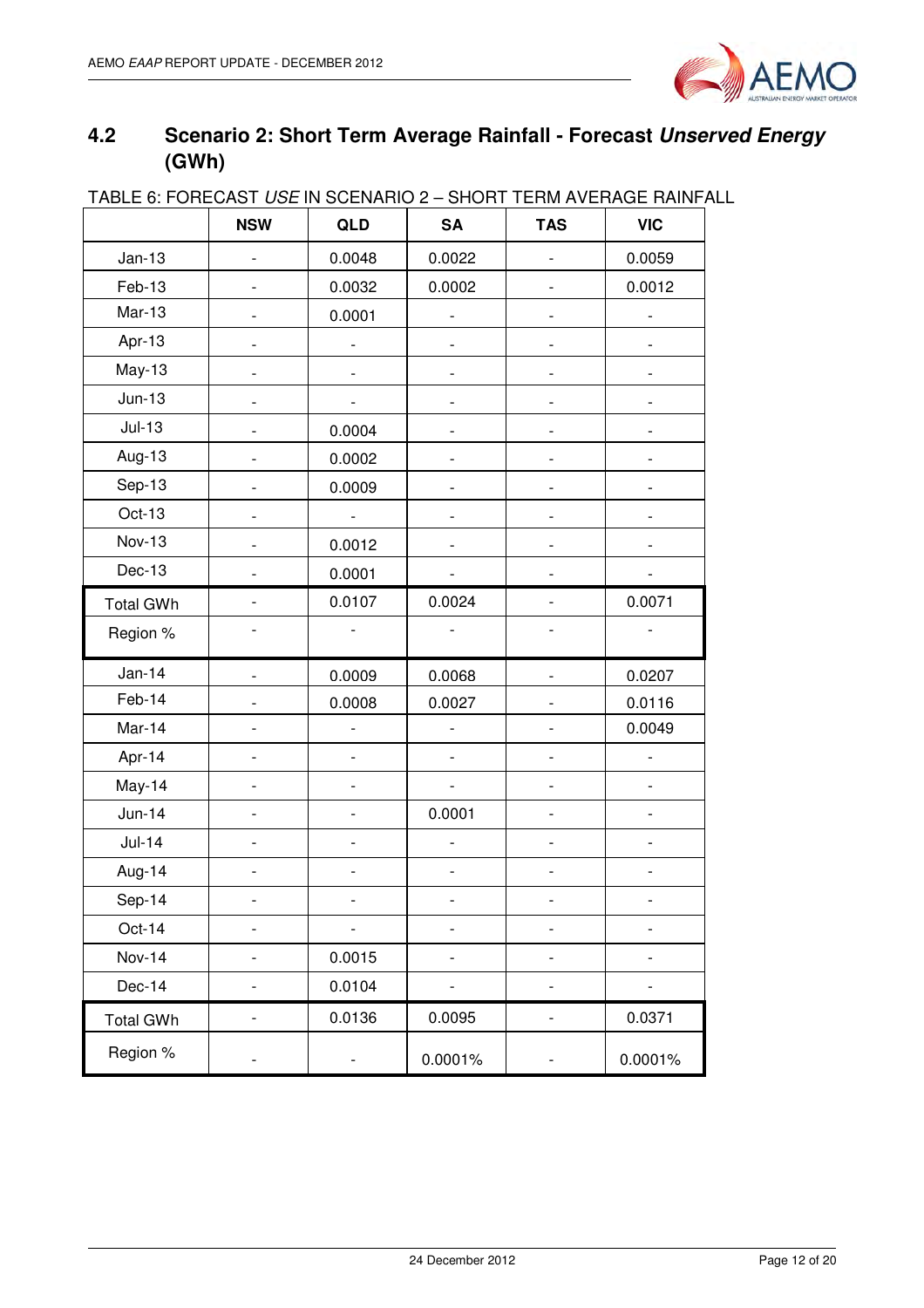

## **4.3 Scenario 3: Long Term Average Rainfall - Forecast Unserved Energy (GWh)**

| <u>INDEE / I UNEUAST OSE IN SULNAINU S TEUNG TENIN AVENAUE NAINI AL</u> | <b>NSW</b>                   | QLD                          | <b>SA</b>                    | <b>TAS</b>                   | <b>VIC</b> |
|-------------------------------------------------------------------------|------------------------------|------------------------------|------------------------------|------------------------------|------------|
| $Jan-13$                                                                | $\qquad \qquad \blacksquare$ | 0.0038                       | 0.0022                       | $\frac{1}{2}$                | 0.0064     |
| Feb-13                                                                  |                              | 0.0032                       | 0.0002                       |                              | 0.0010     |
| $Mar-13$                                                                |                              | 0.0001                       | $\overline{a}$               |                              |            |
| Apr-13                                                                  |                              |                              | $\qquad \qquad \blacksquare$ |                              |            |
| $May-13$                                                                |                              |                              |                              |                              |            |
| $Jun-13$                                                                |                              |                              |                              |                              |            |
| $Jul-13$                                                                |                              | 0.0004                       |                              |                              |            |
| Aug-13                                                                  |                              | 0.0002                       |                              |                              |            |
| Sep-13                                                                  |                              | 0.0009                       |                              |                              |            |
| Oct-13                                                                  |                              |                              |                              |                              |            |
| <b>Nov-13</b>                                                           |                              | 0.0012                       |                              | $\overline{\phantom{0}}$     |            |
| Dec-13                                                                  | $\overline{a}$               | 0.0001                       |                              | $\overline{a}$               |            |
| <b>Total GWh</b>                                                        |                              | 0.0097                       | 0.0024                       |                              | 0.0074     |
| Region %                                                                |                              |                              |                              |                              |            |
| $Jan-14$                                                                | $\overline{\phantom{0}}$     | 0.0009                       | 0.0047                       | $\qquad \qquad \blacksquare$ | 0.0129     |
| Feb-14                                                                  |                              | 0.0008                       | 0.0024                       |                              | 0.0109     |
| Mar-14                                                                  |                              | $\frac{1}{2}$                | $\overline{\phantom{a}}$     |                              | 0.0051     |
| Apr-14                                                                  |                              | $\qquad \qquad \blacksquare$ | $\qquad \qquad \blacksquare$ | $\overline{\phantom{0}}$     |            |
| May-14                                                                  | $\overline{a}$               | $\qquad \qquad \blacksquare$ | $\qquad \qquad \blacksquare$ | $\overline{\phantom{0}}$     |            |
| $Jun-14$                                                                |                              |                              | 0.0001                       |                              |            |
| $Jul-14$                                                                | -                            | $\qquad \qquad \blacksquare$ | $\qquad \qquad \blacksquare$ | $\qquad \qquad \blacksquare$ |            |
| Aug-14                                                                  |                              |                              |                              |                              |            |
| Sep-14                                                                  |                              |                              |                              |                              |            |
| Oct-14                                                                  | -                            | $\qquad \qquad \blacksquare$ | -                            | $\overline{a}$               |            |
| <b>Nov-14</b>                                                           | $\qquad \qquad \blacksquare$ | 0.0015                       | -                            | -                            |            |
| Dec-14                                                                  | $\qquad \qquad \blacksquare$ | 0.0104                       | -                            | -                            |            |
| <b>Total GWh</b>                                                        | -                            | 0.0136                       | 0.0072                       | -                            | 0.0289     |
| Region %                                                                | -                            | -                            | 0.0001%                      | -                            | 0.0001%    |

### TABLE 7: FORECAST USE IN SCENARIO 3 – LONG TERM AVERAGE RAINFALL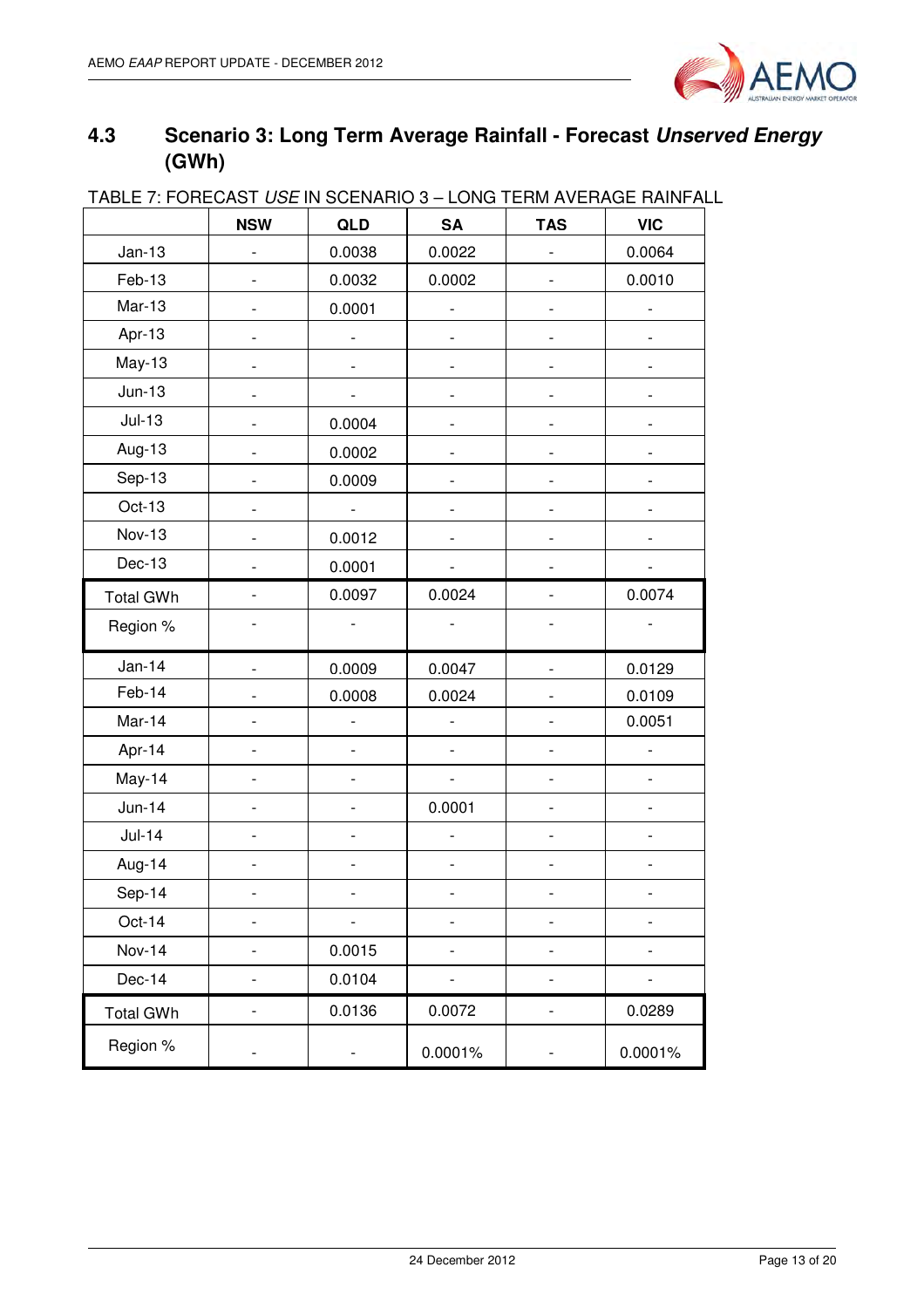

#### **4.4 FORECAST MONTHLY ENERGY GENERATION ON NEM-WIDE BASIS**

TABLE 8: FORECAST MONTHLY ENERGY GENERATION ON NEM-WIDE BASIS

|                  | <b>Low Rainfall</b> | <b>Short-Term Average</b><br>Rainfall | <b>Long-Term Average</b><br>Rainfall |
|------------------|---------------------|---------------------------------------|--------------------------------------|
| $Jan-13$         | 17301               | 17351                                 | 17337                                |
| $Feb-13$         | 15734               | 15735                                 | 15725                                |
| $Mar-13$         | 16851               | 16856                                 | 16847                                |
| Apr-13           | 15400               | 15417                                 | 15436                                |
| $May-13$         | 16860               | 16905                                 | 16870                                |
| $Jun-13$         | 16844               | 16899                                 | 16829                                |
| $Jul-13$         | 17931               | 17930                                 | 17916                                |
| Aug-13           | 17363               | 17370                                 | 17357                                |
| Sep-13           | 15705               | 15723                                 | 15717                                |
| Oct-13           | 16125               | 16139                                 | 16164                                |
| <b>Nov-13</b>    | 15996               | 16004                                 | 16008                                |
| Dec-13           | 16646               | 16647                                 | 16620                                |
| <b>Total GWh</b> | 198756              | 198977                                | 198827                               |
| $Jan-14$         | 17756               | 17771                                 | 17736                                |
| Feb-14           | 16036               | 16036                                 | 16026                                |
| Mar-14           | 17107               | 17093                                 | 17085                                |
| Apr-14           | 15640               | 15659                                 | 15650                                |
| May-14           | 17118               | 17129                                 | 17124                                |
| $Jun-14$         | 17092               | 17106                                 | 17072                                |
| $Jul-14$         | 18371               | 18389                                 | 18365                                |
| Aug-14           | 17716               | 17733                                 | 17696                                |
| Sep-14           | 16159               | 16167                                 | 16170                                |
| Oct-14           | 16538               | 16557                                 | 16553                                |
| Nov-14           | 16317               | 16330                                 | 16309                                |
| Dec-14           | 17049               | 17080                                 | 17027                                |
|                  |                     |                                       |                                      |

#### **4.5 USE Distributions**

The USE distribution graphs are used to show how many EAAP simulation studies (Monte Carlo iterations) exceeded a given USE level. The USE values are expressed as a percentage of regional energy. This is to allow easier reference to the Reliability Panel standard of 0.002% USE.

Separate graphs are presented for the 10% and 50% POE simulations.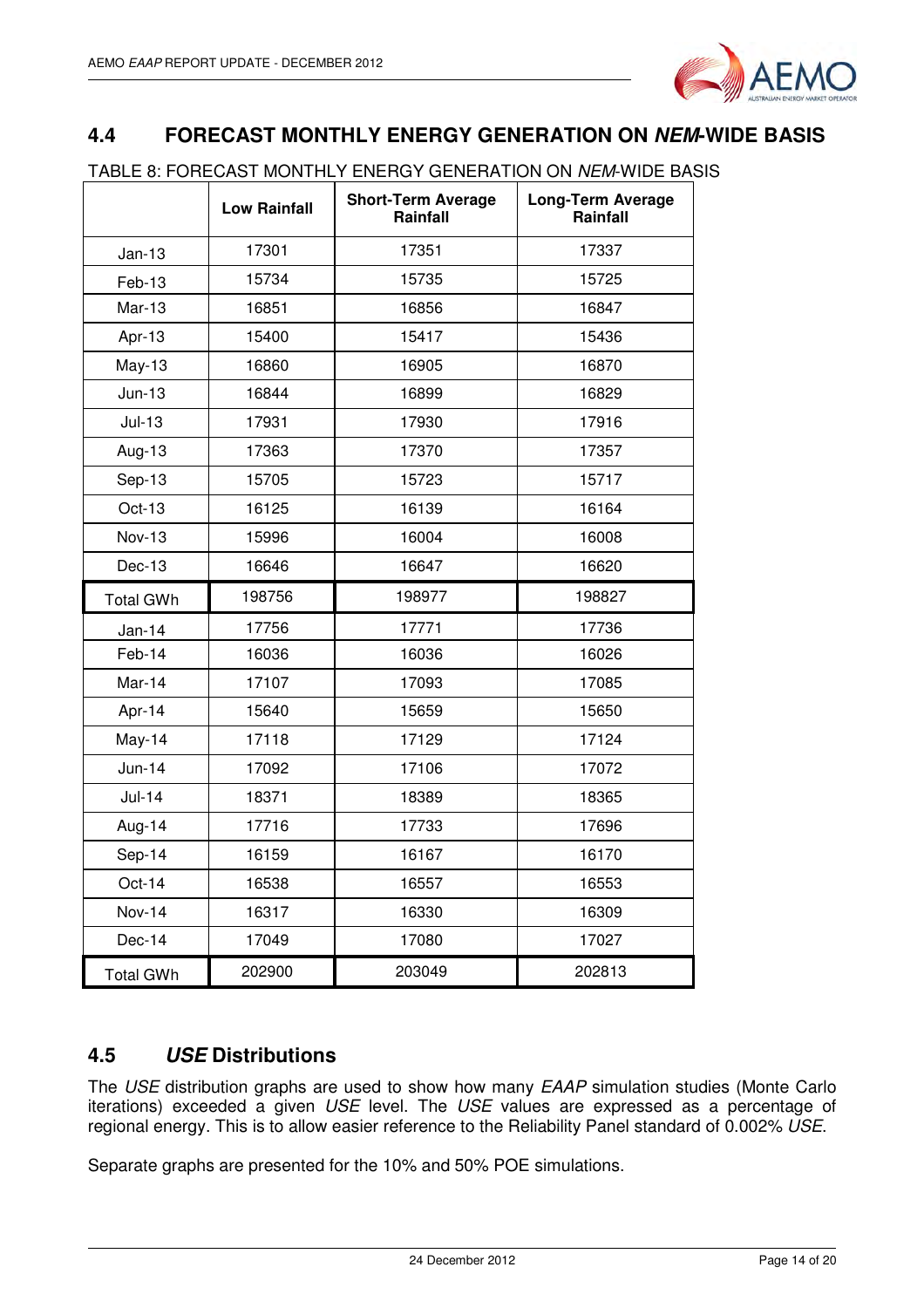



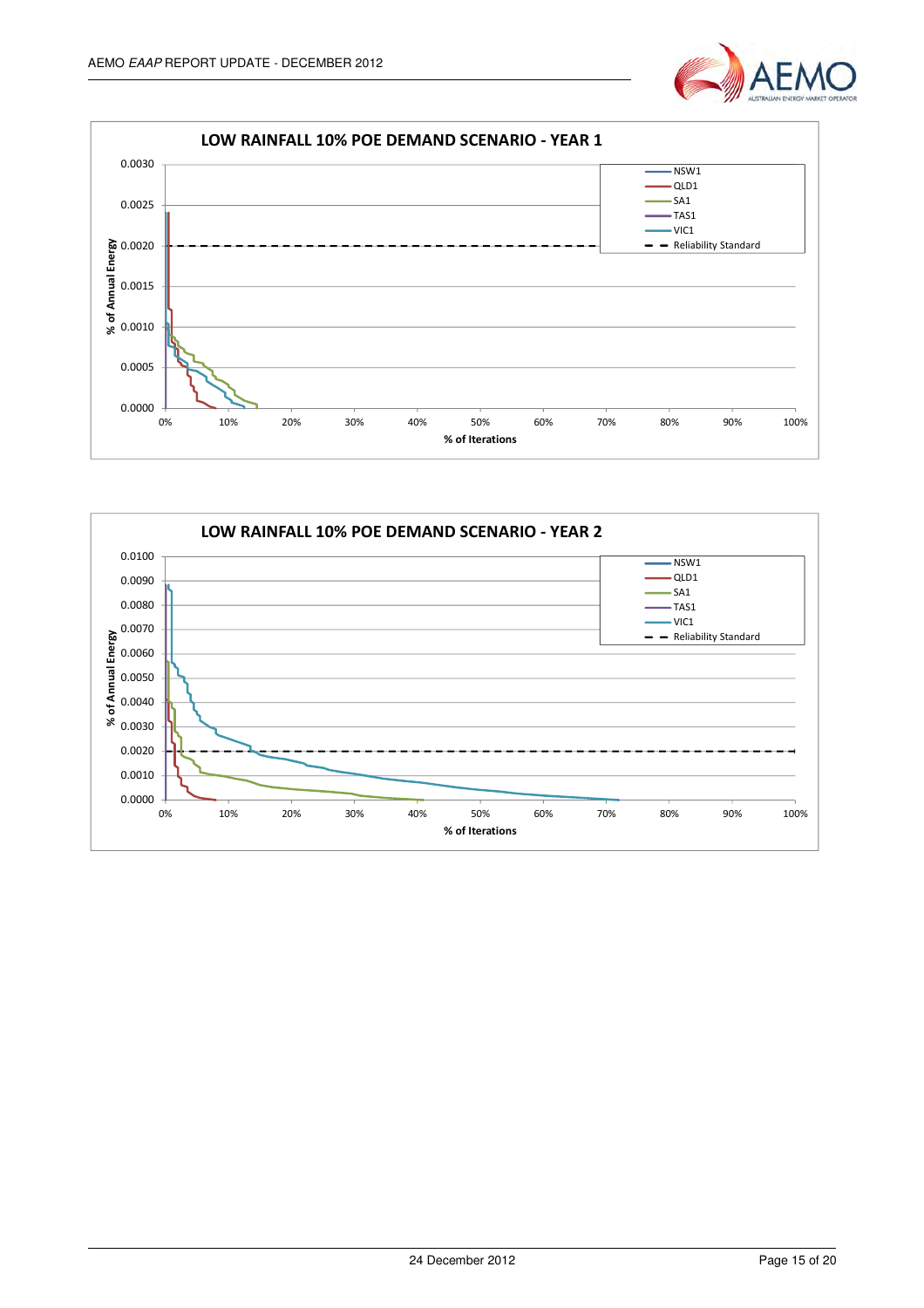



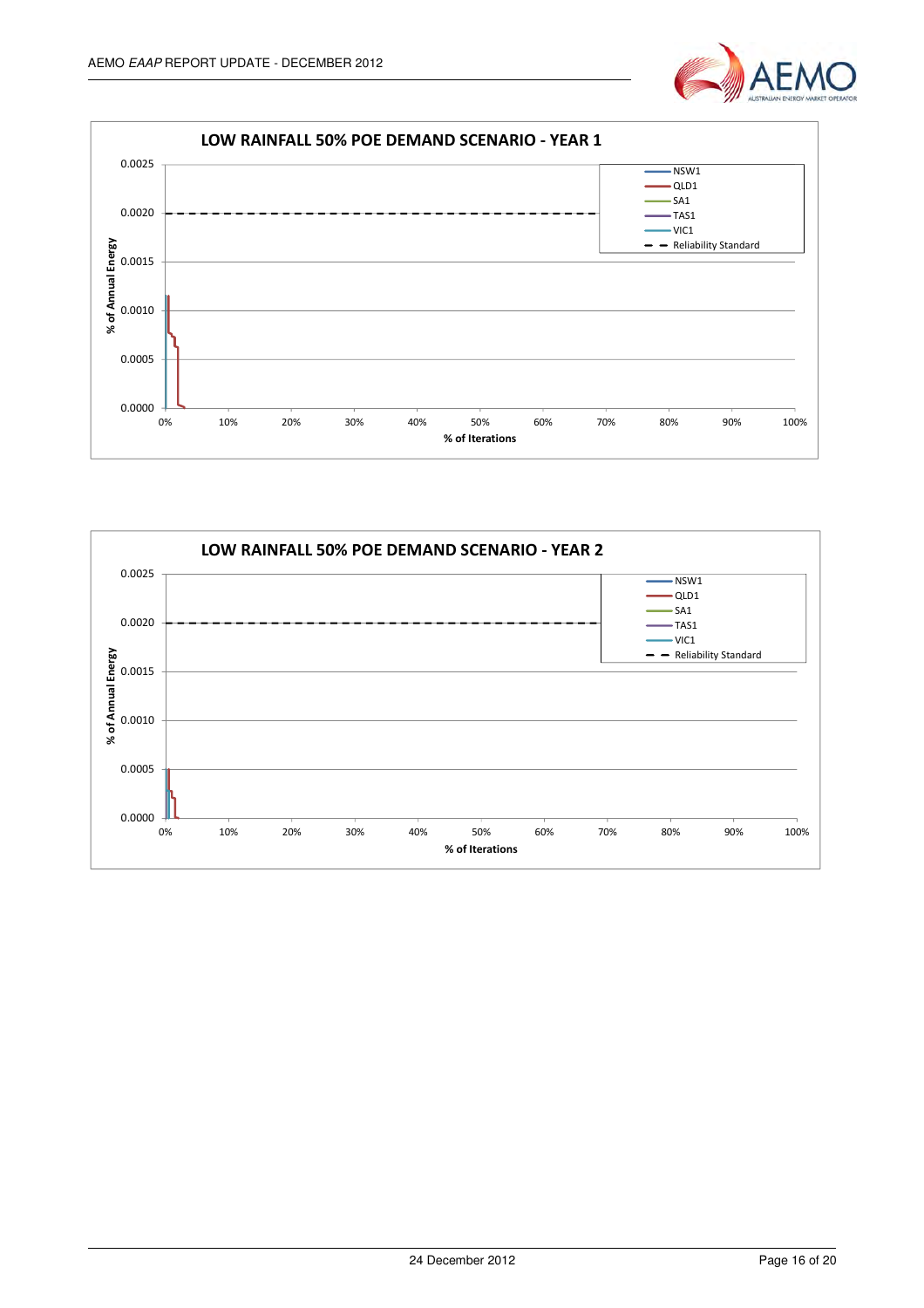



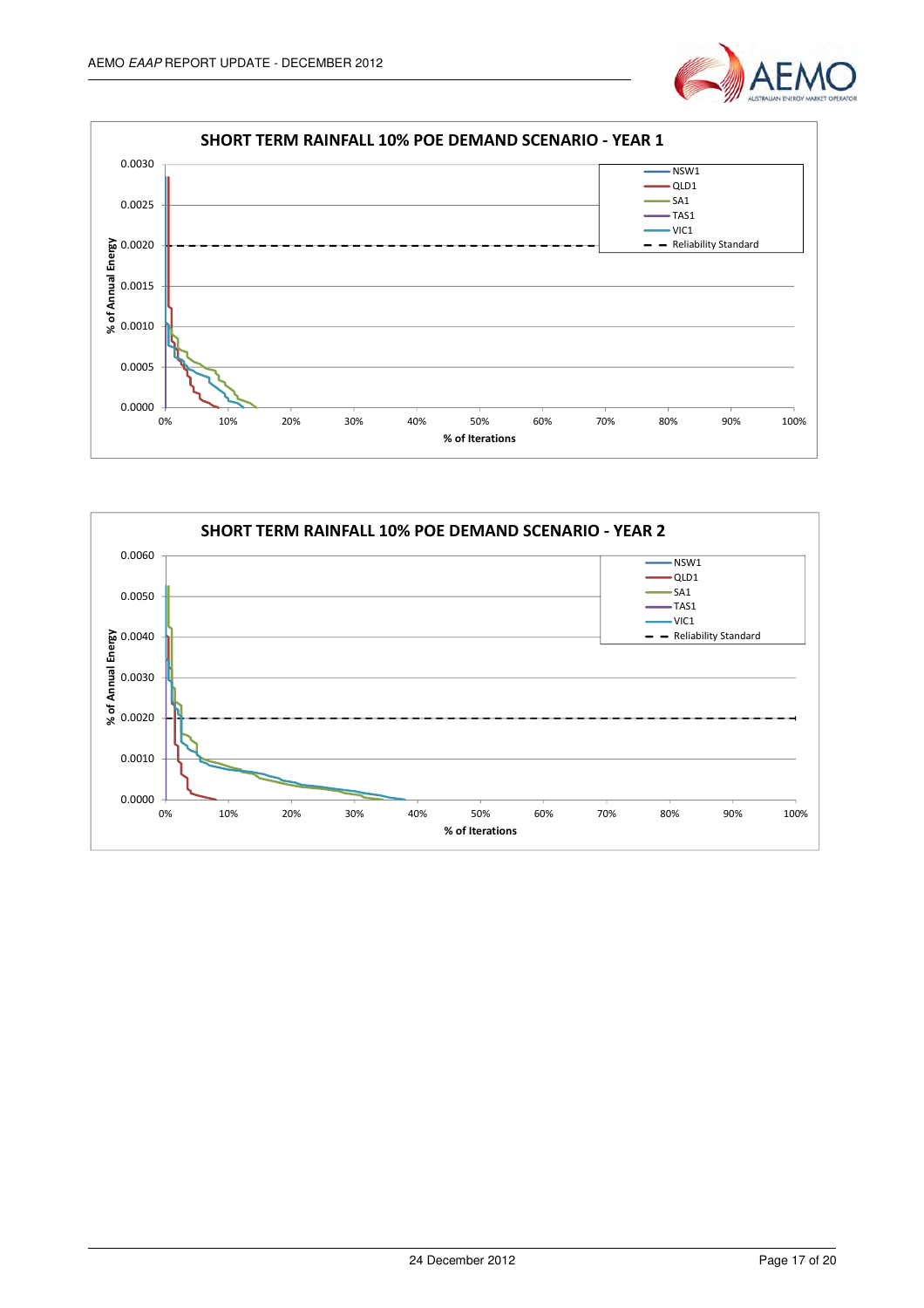



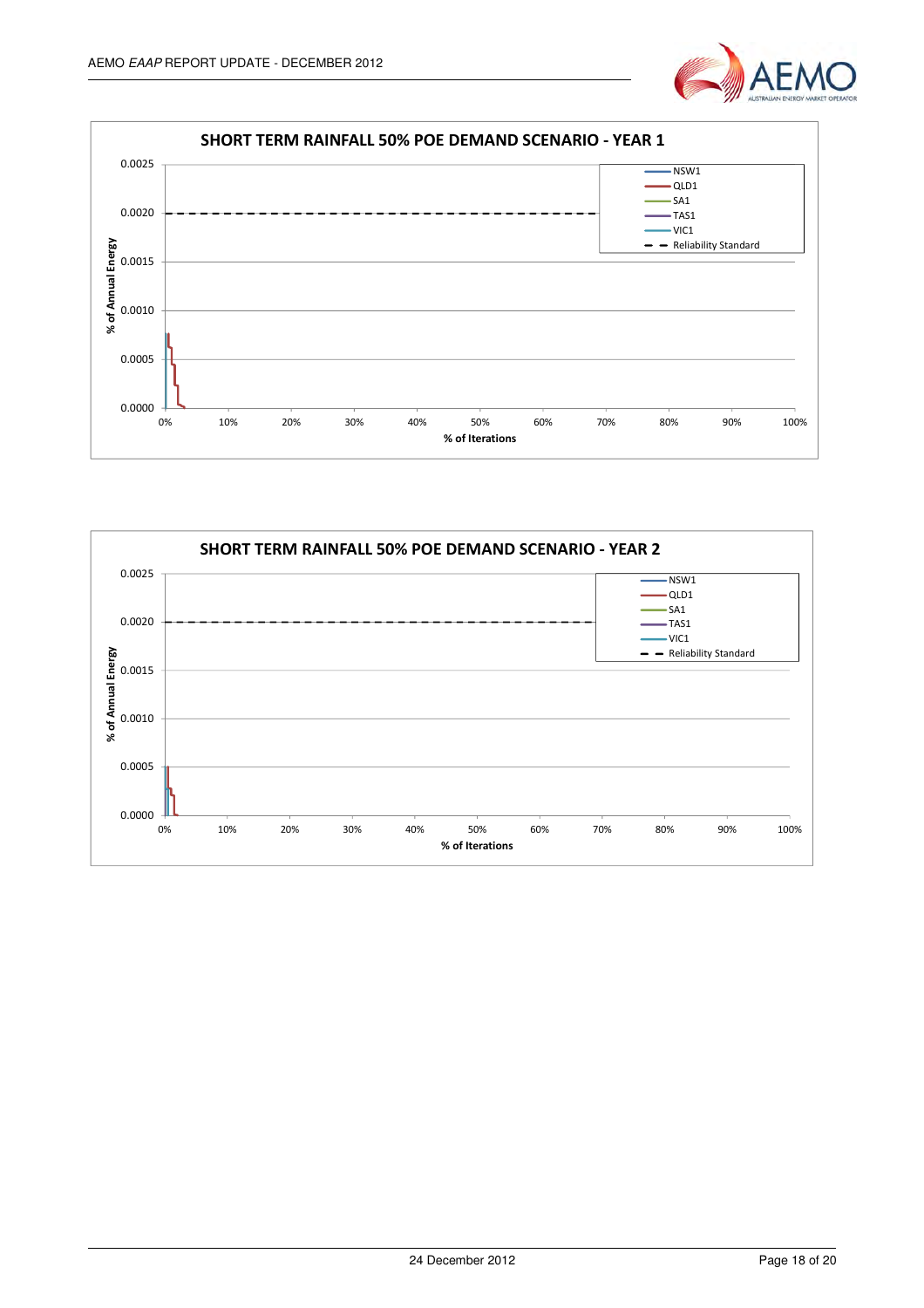